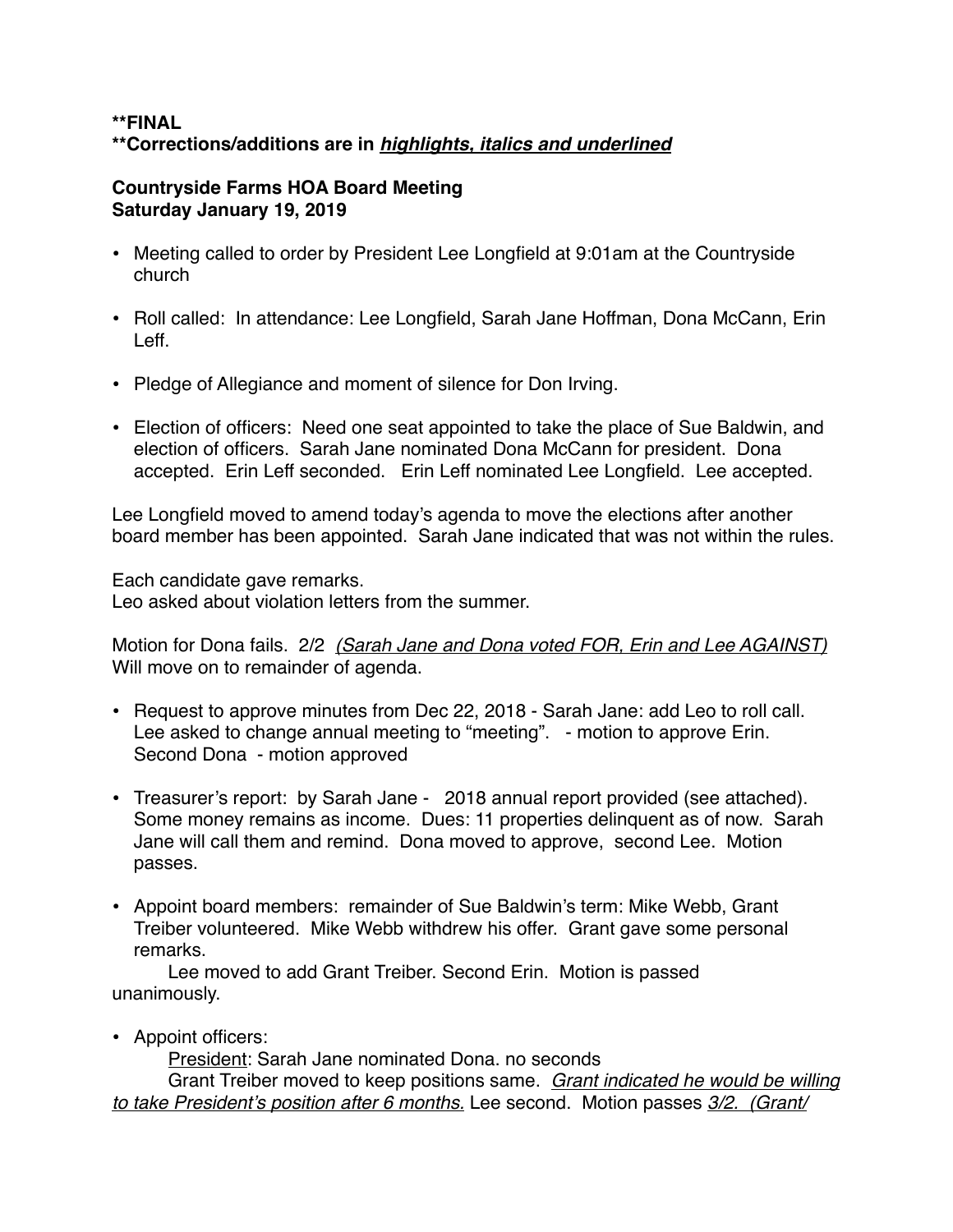*Lee/Erin FOR , Against Dona, Sarah Jane) Keep board as is and maintain offices as they are now for now.* Secretary: Erin will take Secretary position

## **New Board is as follows:**

President: Lee Longfield Vice President: Dona McCann Secretary: Erin Leff Treasurer: Sarah Jane Hoffman Board Member: Grant Treiber

# **Old Business**

• Security camera at gate approx \$700 installed. Would want the camera to be compatible to a new gate system. Lee moved for \$750 for new gate camera security system to be compatible for new keypad. Motion withdrawn. Would prefer to combine the keypad and camera systems to be dealt with as a single purchase/issue

# **Violations:**

- Lot 44 notice violations: business on premises and or multiple families living there. Time to send letter - if no response or correction, will send to Attorney. Dona moved letter to be sent to Lot 44 from Attorney. Can add additional violations with the home (screens, windows, etc) after these violations are given a second community letter. Second Sarah Jane - motion passes.
- Lot 43 cut 5 large oak trees without approval. Letter hand delivered to cease and desist. Tree trunks were measured and photographed. Additional trees may also be cut. Option to consult *local Marion County* attorney. Lee moved to refer the issue of tree cutting on lot 43 to local attorney. Dona second. Motion passes *unanimously*.
- Pavement review. a date needs to be set to have the road engineer come. Lee would like Sarah Jane to set the date.
- C&R violations for remaining lots: Some homes have corrected, some have started, and some have not. Lee moved we contact each lot owner, and find out what's happening - *Lee to contact the owners*… if no response - then can indicate legal action. Second Grant - motion passes. Caution because of potential costs to the community with each action.

# **NEW Business:**

• Bids for new Keypad - Erin to investigate and get bids (cameras too)